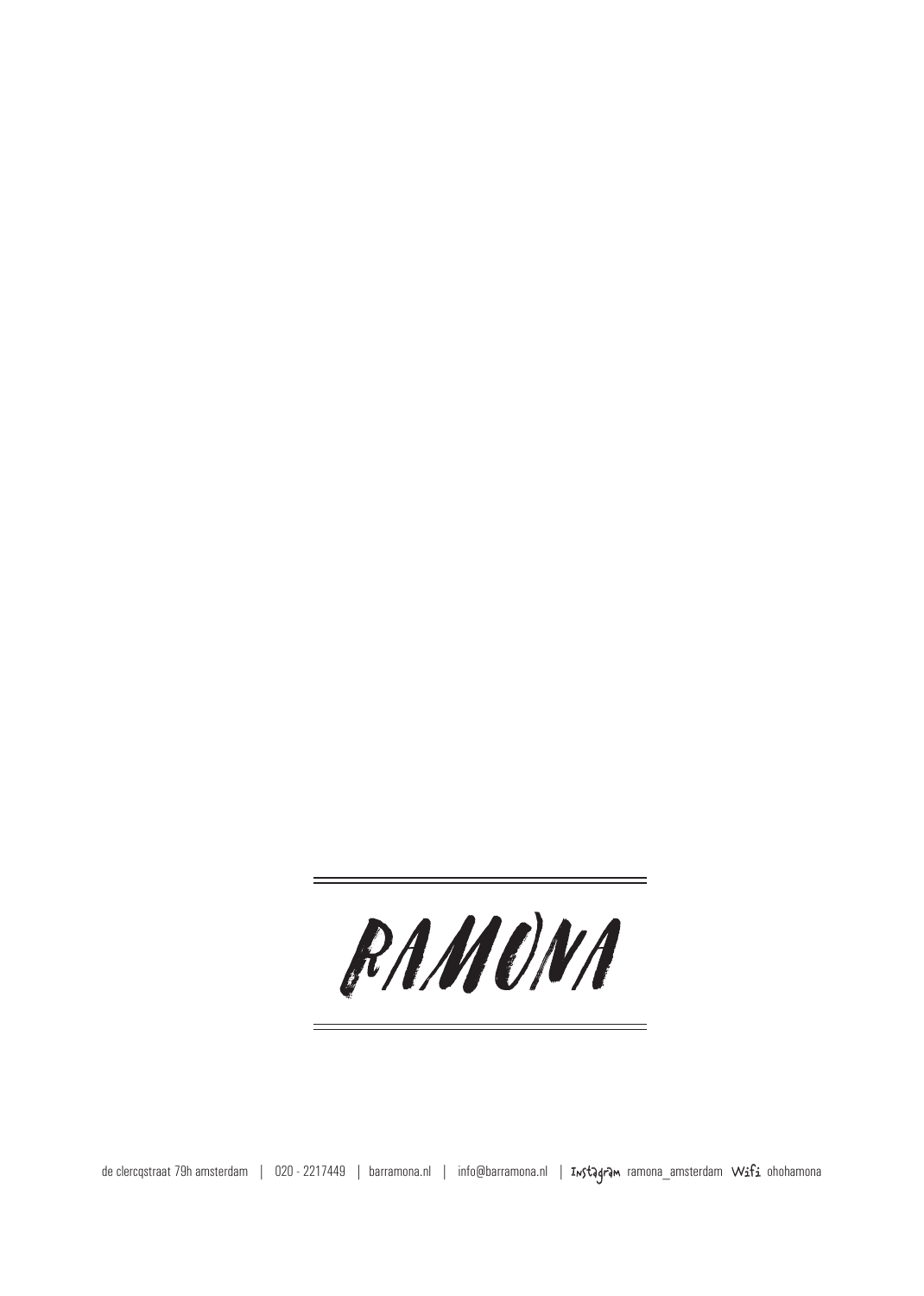LEAVE ME A LOVE MESSAGE!

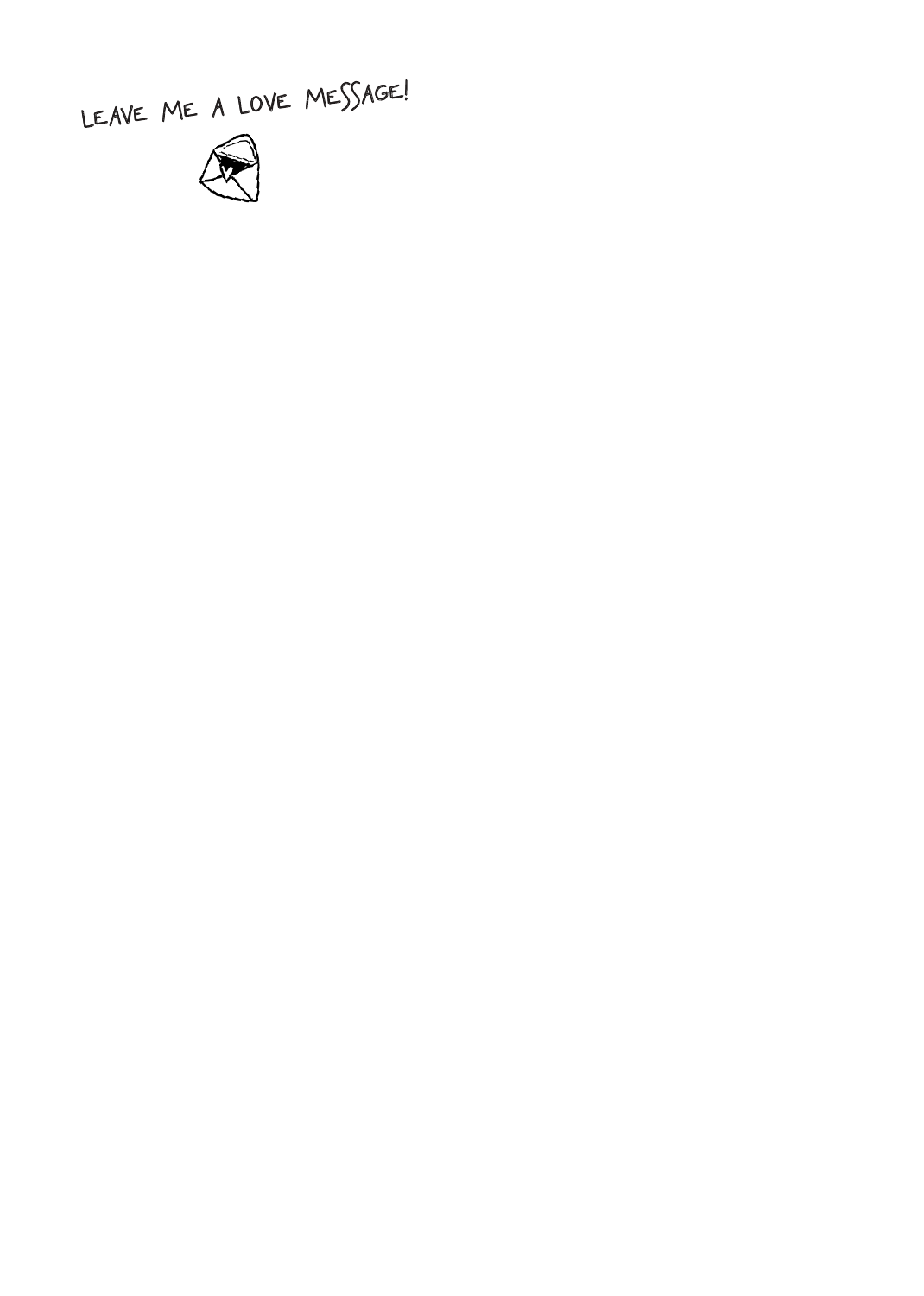

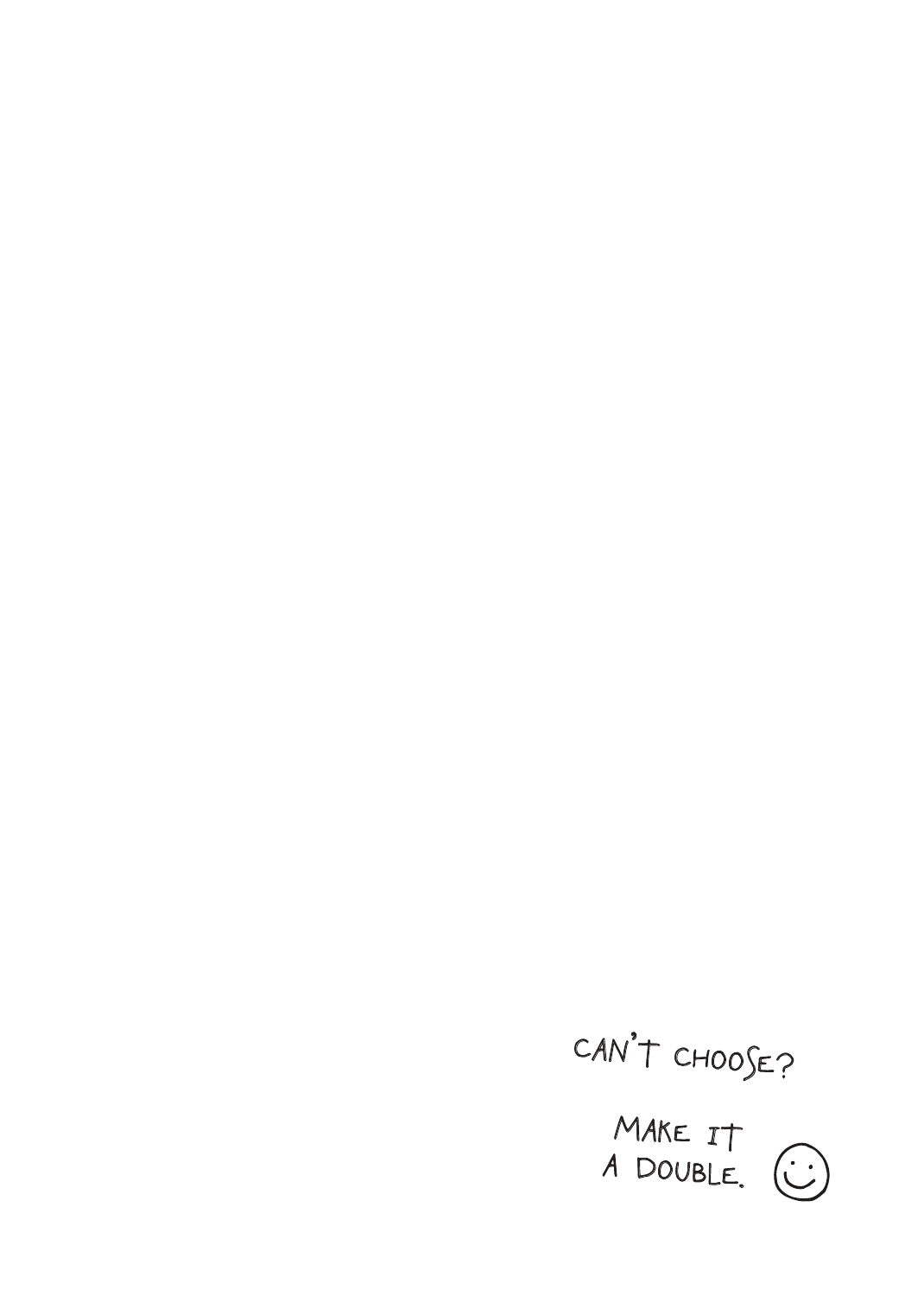### SNACKS TOT 22:00

| <b>ROSEMARY GARLIC BREAD</b> $\odot$ with olive oil, butter and herbal salt               | 4,95  |
|-------------------------------------------------------------------------------------------|-------|
| <b>OLIVES</b> Strom the neighbours                                                        | 3,95  |
| <b>MIXED NUTS S</b> from Gotjé                                                            | 3,95  |
| <b>SARDINES</b> with focaccia                                                             | 8,95  |
| <b>FRIED CAULIFLOWER</b> $3 \text{ pcs.} \otimes \text{ with feta cheese and random dip}$ | 6,95  |
| <b>CROQUETTES AU FROMAGE</b> $\odot$ with parsley and herbal mustard                      | 7,95  |
| <b>FRIED CALAMARI</b> squid rings with apple aïoli                                        | 7,95  |
| FRIED SPRING ROLLS from the Albert Cuyp market with chili sauce                           | 6,95  |
| <b>NACHOS</b> $\odot$ guacamole, sour cream, jalapeño, red onion and salsa                | 11,95 |
| <b>RAMONA'S FRITES</b>                                                                    | 6,95  |
| with parmesan, beurre noisette, parsley and tarragon mayonnaise                           |       |
| <b>FRIES FROM ZUYD</b> with mayonnaise                                                    | 4,95  |
| <b>SWEET POTATO FRIES</b> with mayonnaise                                                 | 5,95  |
| <b>BRUSHETTA TOMATO &amp; OLIVE</b> $\otimes$ 3 pcs.                                      | 7,95  |
| <b>BRUSHETTA PASTRAMI &amp; TOMAO 3 pcs.</b>                                              | 8,95  |
| <b>BRUSHETTA MACKEREL RILETTE 3 pcs.</b>                                                  | 8,95  |
| <b>BRUSHETTA MISTO 3 pcs.</b>                                                             | 8,95  |

## SNACK PLATTERS TOT 22:00

| <b>ITALIAN CHARCUTERIE</b><br>a selection of Italian meat, pickled vegetables and focaccia bread | 9.95  |
|--------------------------------------------------------------------------------------------------|-------|
| <b>RAMONA'S PLATEAU ROYALE</b><br>mix of our small dishes to share                               | 24.95 |
| <b>RAMONA'S PLATEAU VEGETARIAN @</b><br>mix of our small vegetarian dishes to share              | 22.95 |

# PIZZETTE TOT 22:00 from the woodfired oven

| <b>MARGHERITA</b> $\odot$ tomato, mozzarella, comté, basil and garlic    | 7.95  |
|--------------------------------------------------------------------------|-------|
| <b>PEPPERONI</b> tomato, mozzarella, comté, spicy salami and garlic      | 8.95  |
| <b>TARTUFO</b> tomato, mozzarella, comté, parma ham, truffle and arugula | 10.95 |
| <b>BURRATA</b> $\odot$ tomato, comté, burrata, artichoke and arugula     | 995   |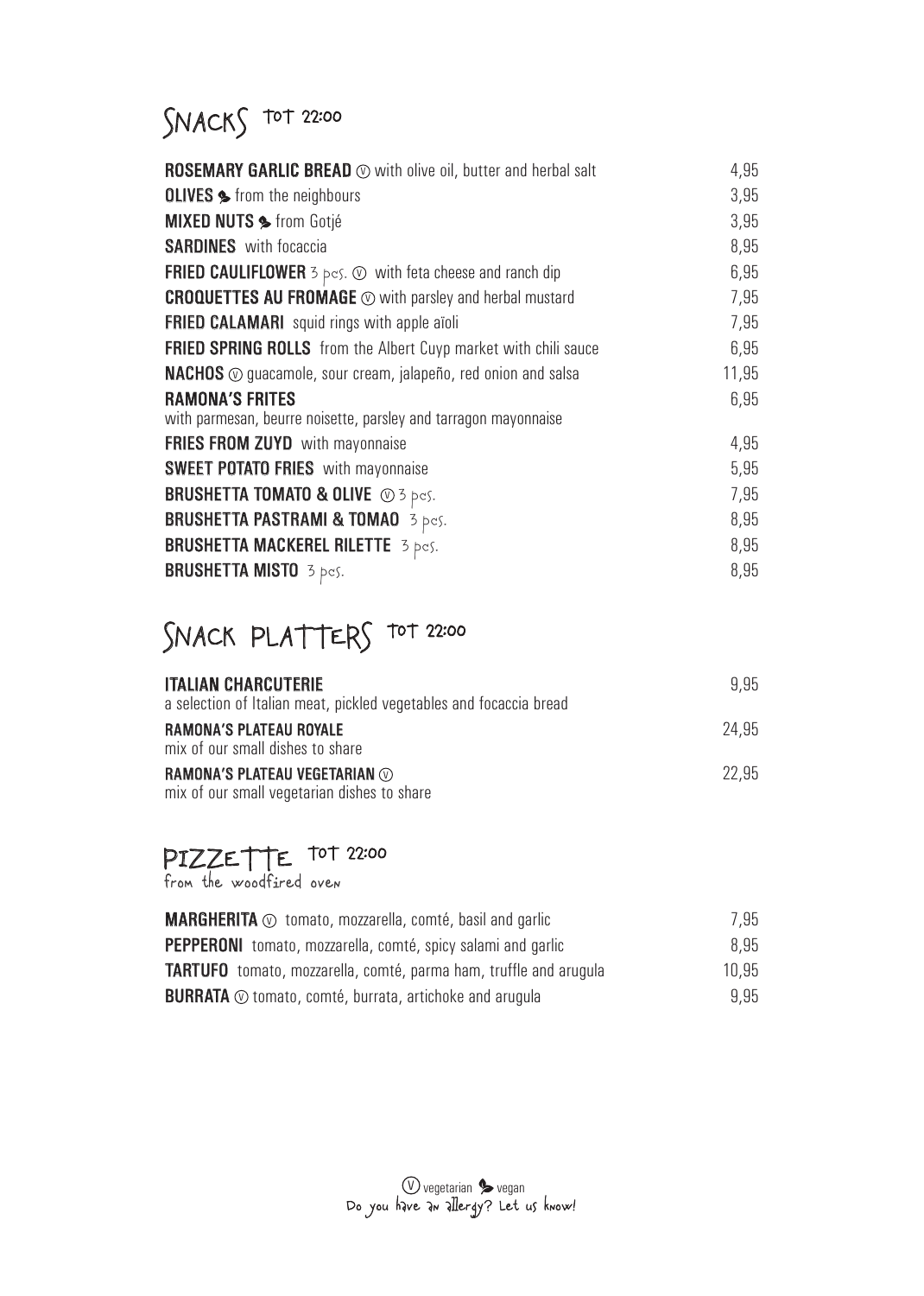## LATE NGHT SNACKS TOT 01:00

| <b>BITTERBALLEN</b> with mustard 6 pes.                                                                | 6,95            |
|--------------------------------------------------------------------------------------------------------|-----------------|
| <b>VEGETARIAN BITTERBALLEN</b> $\textcircled{v}$ with mustard 6 pcs.                                   | 6,95            |
| <b>KAASTENGELS</b> $\odot$ with chili sauce 6 pcs.                                                     | 6,95            |
| <b>MINI FRIKANDELLETJES</b> with mayonnaise and curry ketchup $\beta$ pcs.                             | 6,95            |
| <b>KIMCHI KROKETJES S</b> vegan kimchi snack $4$ pcs.                                                  | 6,95            |
| BITTERGARNITUUR 12/24 pcs.                                                                             | $12,95$   24,95 |
| mix of bitterballen, kaastengels and mini frikandelletjes with mayonnaise,<br>curry ketchup en mosterd |                 |

#### DRAFT BEER

| <b>HEINEKEN</b> 5% lager, Heineken 0,18L   0,25L   0,5L | $3,00$   $3,20$   6,30 |
|---------------------------------------------------------|------------------------|
| <b>AFFLIGEM BLOND</b> 6,7% Belgian Blonde, Affligem     | 5,25                   |
| <b>LA CHOUFFE</b> 8% Belgian Blonde, Duvel Moortgat     | 5,25                   |
| <b>LELLEBEL</b> 5,7% Blonde, Eeuwige Jeugd              | 5,25                   |
| <b>SEEF BIER</b> 6% Blonde, A.B.C.                      | 5,25                   |
| <b>IJWIT</b> White Beer, Brouwerij 't IJ                | 5,25                   |
| <b>VEDETT WHITE</b> 4,7% White Beer, Duvel Moortgat     | 5.25                   |
| <b>PAULANER</b> 5,5% Weizen, Paulaner                   | 4,95   6,95            |
| <b>TEXELS SKUUMKOPPE</b> 6% Dark Wheat Beer. Texelse    | 5.25                   |
| <b>MANNENLIEFDE</b> 6% Saison, Oedipus                  | 5,25                   |
| <b>FUNKY FALCON</b> 5,2% Pale Ale, Two Chefs            | 5,25                   |
| <b>LAGUNITAS IPA</b> 6,2% IPA, Lagunitas                | 5,50                   |
| <b>ZATTE</b> 8% Tripel, Brouwerij 't IJ                 | 5,50                   |
| <b>SEASONAL DRAFTS</b> ask the team                     | from $5.25$            |
|                                                         |                        |

#### BOTTLED & CANNED

| <b>GLADJANUS</b> 5.2% White IPA, Eeuwige Jeugd       | 5,25                                |
|------------------------------------------------------|-------------------------------------|
| <b>NITWIT</b> 6%, White Beer, Eeuwige Jeugd          | 5,25                                |
| <b>BIERTUIN WEIZEN</b> 5%, Weizen (0,4L), Uiltie     | 5,95                                |
| <b>BIRI</b> 4,7%, Lager, Brouwerij 't ij x Waterkant | 4,95                                |
| <b>POLYAMORIE</b> 5%, Mango Sour Ale, Oedipus        | 4.95                                |
| <b>BOOTJESBIER</b> 7% Red Ale, A.B.C.                | 4,95                                |
| <b>DAYTIME</b> 4%, Session IPA, Lagunitas            | 5,50                                |
| <b>ELVIS JUICE</b> 6,5%, Grapefruit IPA, Brewdog     | 5.25                                |
| <b>PUNK IPA</b> 5,6%, IPA, Brewdog                   | 5,25                                |
| <b>BIRD OF PREY</b> 5,8%, IPA, Uiltje                | 5.25                                |
| <b>GREEN BULLET</b> 5,7%, IPA, Two Chefs             | 4.95                                |
| <b>'T IJ IPA</b> 6%, IPA, Brouwerii 't IJ            | 5.25                                |
| <b>HAZY WONDER</b> 6%, New England IPA, Lagunitas    | 4,95                                |
| <b>BON CHEF</b> 5% New England IPA, Two Chefs        | 4.95                                |
|                                                      | MORE BOTTLED & CANNED $\rightarrow$ |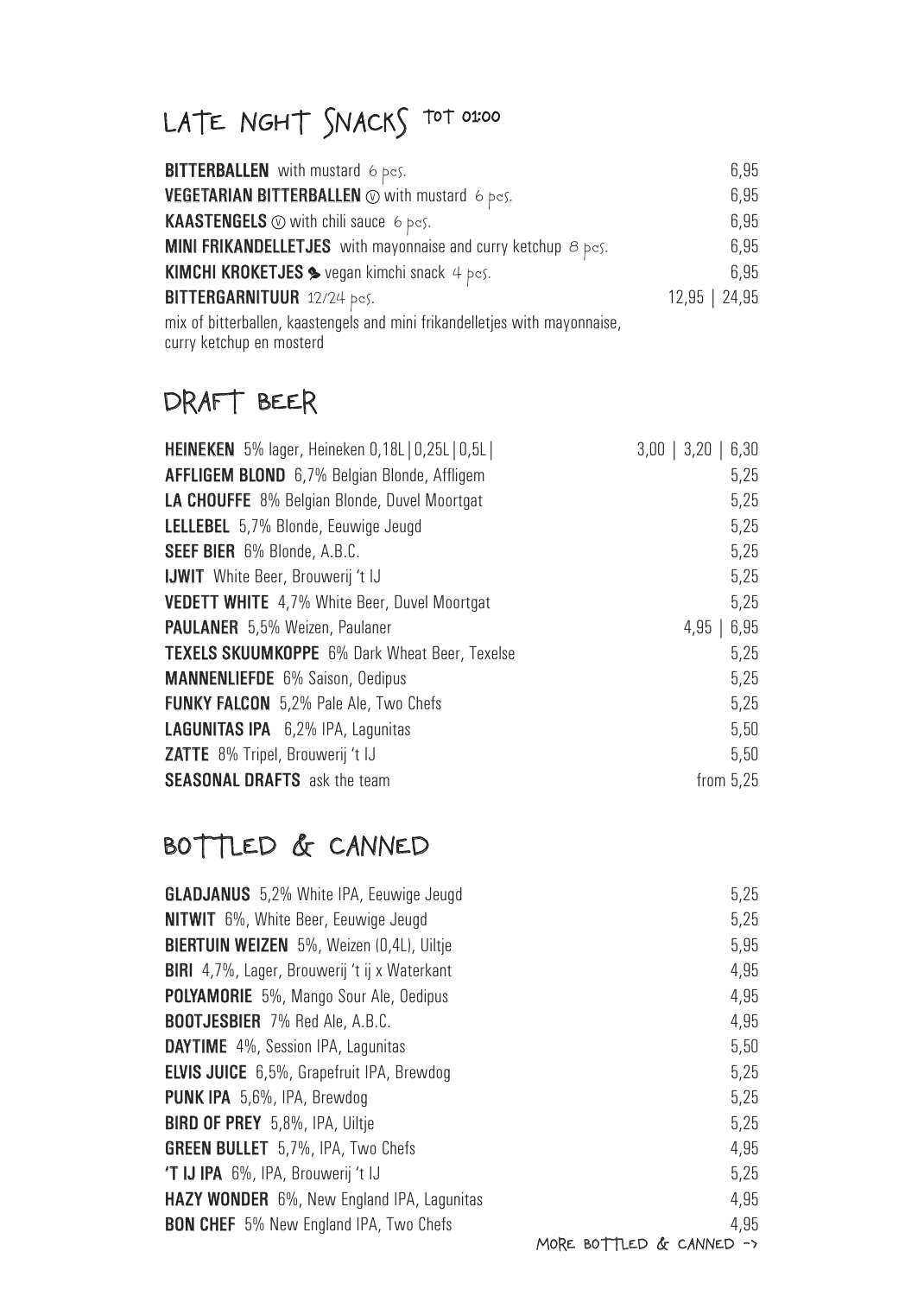| <b>DR. RAPTOR</b> 9,2% Imperial IPA, Uiltie                                        | 5,75 |
|------------------------------------------------------------------------------------|------|
| <b>FRESH &amp; FAST</b> 5-9% 0,441 New IPA every two weeks, Uiltie (ask the staff) | 7,25 |
| <b>VEDETT EXTRA PILSNER</b> 5,2% Extra Blond, Duvel Moortgat                       | 4,95 |
| <b>BLONDIE</b> 5,8% Blonde, Brouwerij 't IJ                                        | 4.95 |
| <b>ORVAL</b> 6,2%, Belgian Trappist, Abbaye d'Orval                                | 5.75 |
| <b>DUVEL</b> 8,4% Heavy Blonde                                                     | 4.95 |
| <b>AFFLIGEM DUBBEL</b> 6,7% Double, Affligem                                       | 4.95 |
| <b>AFFLIGEM TRIPEL</b> White Beer, Brouwerij 't IJ                                 | 4.95 |
| <b>TRIPEL</b> 8,4% Triple, Brothers in Law                                         | 5,25 |
| <b>THAI THAI</b> 8%, Triple, Oedipus                                               | 5,25 |
| <b>EAST COAST PORTER</b> 7,7% Porter, Brothers in Law                              | 5.25 |
| <b>MORT SUBITE</b> 4%, Kriek Lambic, Brouwerij Alken-Maes                          | 4,95 |

### NO & LOW

| <b>HEINEKEN</b> 0.0% Non-alcoholic, Heineken        | 3.50 |
|-----------------------------------------------------|------|
| <b>PUNK IPA A.F</b> 0.5% Lager, Brewdog Brewery     | 4.50 |
| <b>PAULANER</b> 0.0% Weizen, Paulaner Brauerei      | 4.95 |
| <b>VRIJWIT</b> 0,5%, Weizen, Brouwerij 't IJ        | 4.95 |
| <b>AFFLIGEM BLOND</b> 0.0% Belgian Blonde, Affligem | 4.50 |

### WINES - WHITE

| <b>VERDEJO</b> Vegaval Plata, Valdepeñas (Sp)                  | $4,95$   22,50 |
|----------------------------------------------------------------|----------------|
| <b>VIOGNIER</b> Les Vignerons de Florensac, Pays d'Oc (Fr)     | $4,95$   22,50 |
| <b>PINOT GRIGIO</b> Villa di Mare, Sicily (It)                 | $5,25$   25,50 |
| <b>RIESLING</b> Raddeck Bio, Rheinhessen (De)                  | 30.00          |
| <b>SAUVIGNON BLANC</b> Domaine de Pierre, Loire (Fr)           | $6,00$   33,50 |
| <b>CHARDONNAY</b> Le Patapouf Blanc, Languedoc-Roussillon (Fr) | $6,75$   35,00 |
| <b>GRENACHE, VIOGNIER</b> Xavier Vignon, Rhône (Fr)            | 33,50          |
| <b>VIURA, TEMPRANILLO BLANCO Rioja Blanco, Rioja (Sp)</b>      | 35,00          |

### WINES - RED

| <b>BARBERA</b> Amonte, Piemonte (It)                                      | $4,95$   22,50   |
|---------------------------------------------------------------------------|------------------|
| <b>NERO D'AVOLA / MERLOT</b> Irena, Sicily (It)                           | $4,95$   22,50   |
| ARAGONEZ / TRINCADEIRA / TOURIGA NACIONAL<br>Paço de Conde, Alantejo (Pt) | $5,25$   25,50   |
| <b>GAMAY</b> Beaujolais 'Lancie', Beaujolais (Fr)                         | 30.00            |
| <b>TEMPRANILLO</b> El Arte de Vivir, Ribera del Duero (Sp)                | 32.50            |
| <b>PINOT NOIR</b> Stepp, Pfalz $(\mathcal{D}e)$                           | 35.00            |
| <b>MALBEC</b> Le Patapouf Rouge, Languedoc-Roussillon (Fr)                | $6,75$   $35,00$ |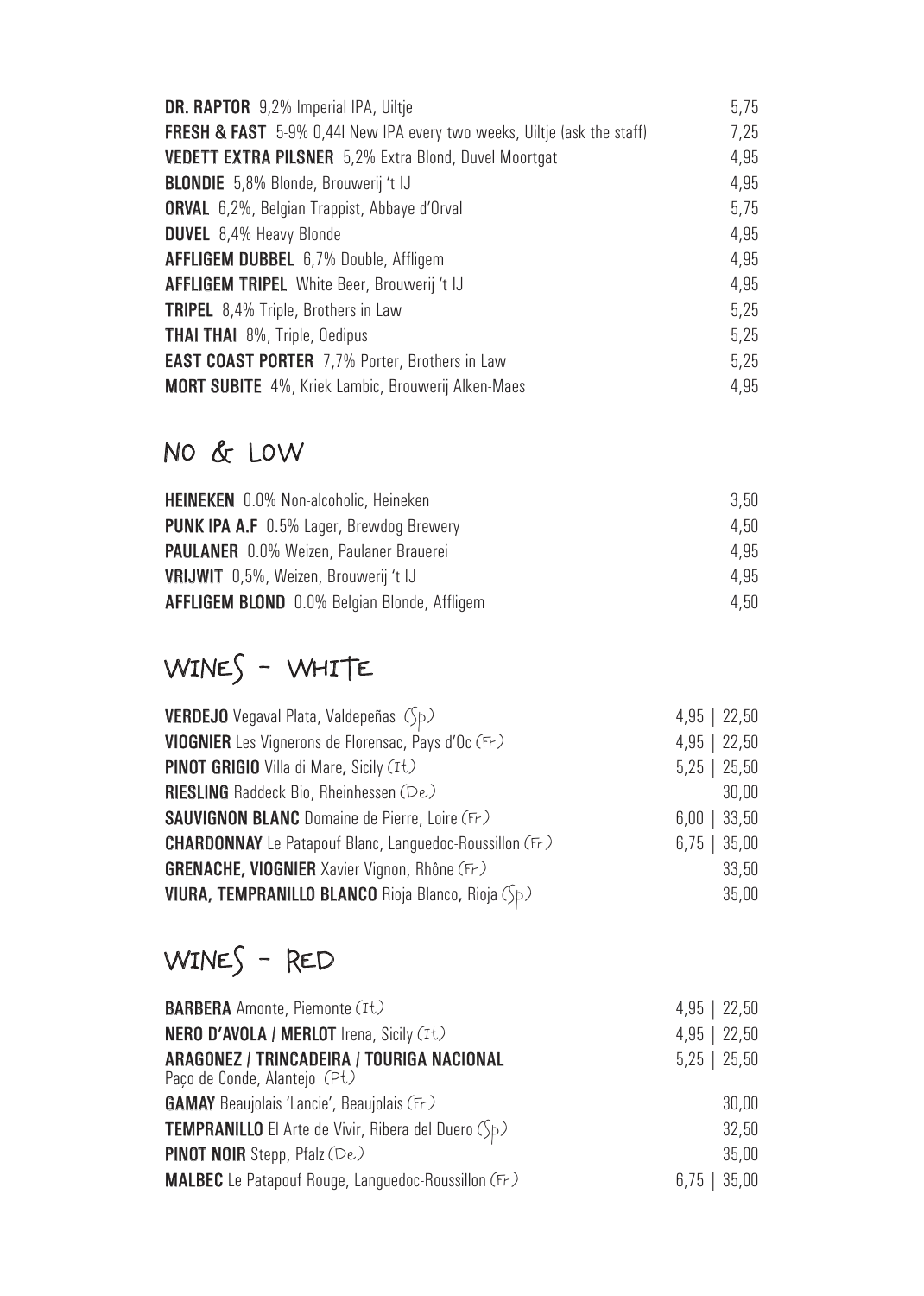### WINES - ROSÉ

| <b>L'INSTANT ROSÉ</b> Grenache, Cinsault, Languedoc (Fr)                | $5,00$   23,50 |
|-------------------------------------------------------------------------|----------------|
| <b>POMPONETTE</b> Grenache, Syrah, Mourvèrde, Vermentino, Provence (Fr) | 32.50          |

#### $BUBBLES$

| <b>CAVA</b> Ferré Catasús Brut Nature, Penèdes (Sp) | $5,50$   27,50 |
|-----------------------------------------------------|----------------|
| <b>CREMANT</b> Bubb Royal, Alsace (Fr.)             | 37.50          |

## HOUSE COCKTAILS RAMONA'S FAVOURITES

| <b>DUNCAN THOMPSON</b> Tanqueray Ten - Belsazar rose - grapefruit - cordial - soda | 9.95  |
|------------------------------------------------------------------------------------|-------|
| <b>OLD CUBAN</b> Zacapa - citrus - mint - sparkling wine                           | 10.95 |
| <b>NEGRONI</b> Campari - Tanqueray London Dry - Punt e Mes                         | 10.95 |
| <b>PORNSTAR MARTINI</b> Ketel One Vodka - citrus - mint - sparkling wine           | 11,95 |
| <b>ESPRESSO MARTINI</b> Ketel One vodka Ten - Kahlúa - espresso                    | 10.95 |
| <b>THE BARCODE</b> Johnnie Walker black label - Bulleit Bourbon - citrus - IJwit   | 10,95 |
| <b>MOSCOW MULE</b> Ketel One vodka - ginger beer - lime - angostura                | 9.95  |
| <b>DARK 'N STORMY</b> Pampero especial - ginger beer - lime - angostura            | 9.95  |
| <b>PALOMA</b> Don Julio blanco - Ting - lime                                       | 10.95 |
| SEEDLIP (ALCOHOL FREE) Garden Seedlip - Fever Tree tonic - cucumber                | 6.95  |

### PITCHERS SERVES 5

| <b>THE BARCODE</b> Johnnie Walker black label - Bulleit bourbon - citrus - IJwit | 35 |
|----------------------------------------------------------------------------------|----|
| <b>MOSCOW MULE</b> Ketel One vodka - ginger beer - lime - angostura              | 35 |
| <b>DARK 'N STORMY</b> Pampero especial - ginger beer - lime - angostura          | 35 |
| <b>GIN &amp; TONIC</b> Tangueray London Dry - Fever Tree tonic                   | 35 |

#### $GIN & TONIC$

| <b>TANQUERAY LONDON DRY</b> Fever Tree tonic - lime                        | 8.95  |
|----------------------------------------------------------------------------|-------|
| <b>BOBBY'S</b> Fever Tree tonic - orange - cloves                          | 9.95  |
| <b>TANQUERAY ROYALE</b> Fever Tree tonic - blueberries                     | 9.95  |
| <b>TANQUERAY FLOR DE SEVILLA</b> Fever Tree tonic - orange                 | 9.95  |
| <b>HENDRICK'S</b> Fever Tree tonic - cucumber                              | 11.95 |
| <b>GORDON'S PINK GIN</b> Fever Tree tonic - grapefruit                     | 9.95  |
| <b>SEEDLIP (ALCOHOL FREE)</b> Garden Seedlip - Fever Tree tonic - cucumber | 6.95  |